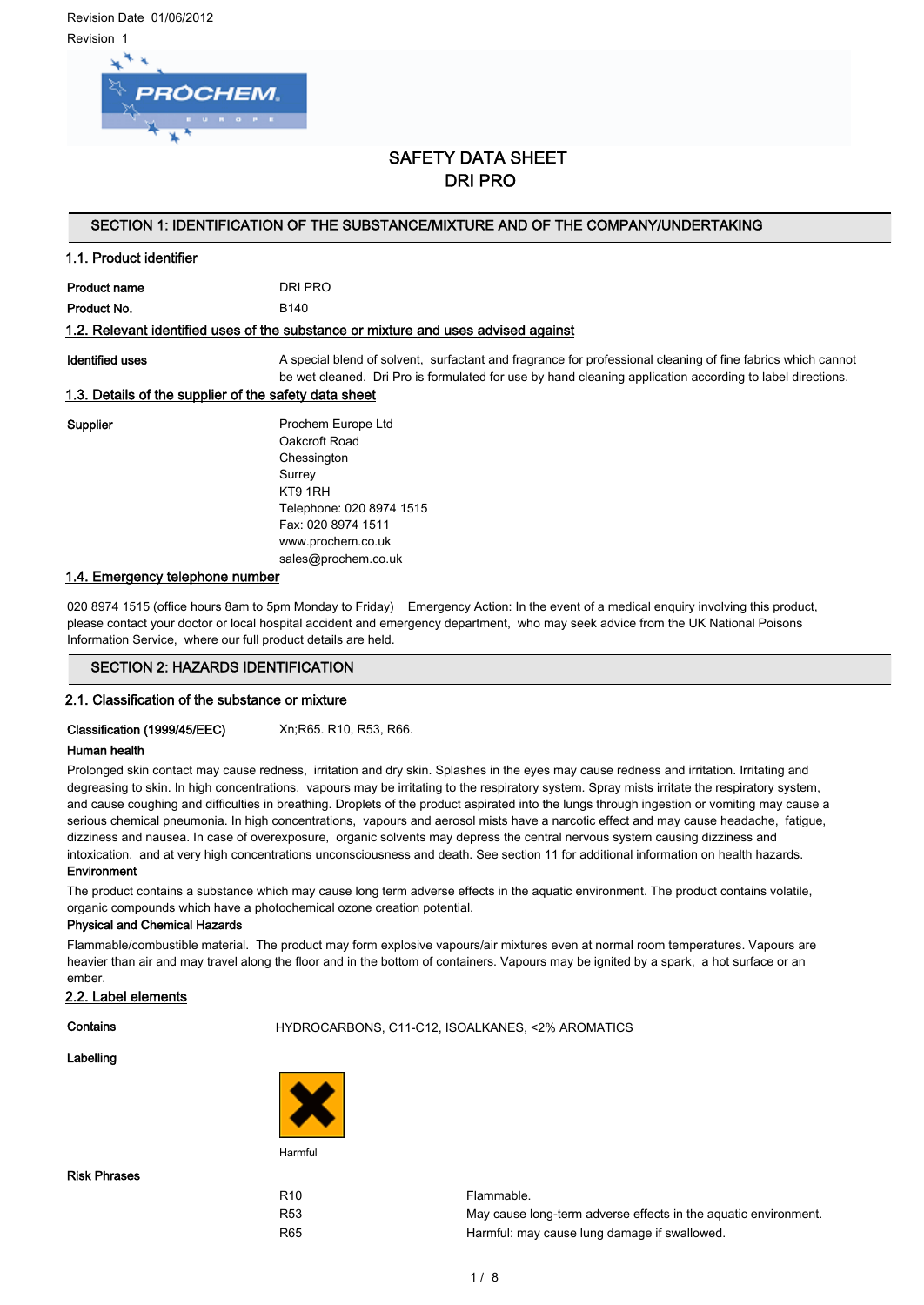# R66 Repeated exposure may cause skin dryness or cracking. S<sub>2</sub> Keep out of the reach of children. S23 Do not breathe vapour/spray. S24/25 Avoid contact with skin and eyes. S26 **In case of contact with eyes, rinse immediately with plenty of water and seek** medical advice. S37/39 Wear suitable gloves and eye/face protection. S42 **During spraying wear suitable respiratory equipment.** S51 Use only in well-ventilated areas. S60 This material and its container must be disposed of as hazardous waste. S62 If swallowed, do not induce vomiting: seek medical advice immediately and show this container or label.

## 2.3. Other hazards

See section 8 for details of exposure limits.

| SECTION 3: COMPOSITION/INFORMATION ON INGREDIENTS. |
|----------------------------------------------------|
|----------------------------------------------------|

#### 3.2. Mixtures

| HYDROCARBONS, C11-C12, ISOALKANES, <2% AROMATICS                                                                 |                   | 30-100%                                          |
|------------------------------------------------------------------------------------------------------------------|-------------------|--------------------------------------------------|
| CAS-No.: 64741-65-7                                                                                              | EC No.: 918-167-1 | Registration Number: 01-2119472146-39-0001       |
| Classification (EC 1272/2008)<br>Flam. Lig. 3 - H226<br>EUH066<br>Asp. Tox. 1 - H304<br>Aquatic Chronic 4 - H413 |                   | Classification (67/548/EEC)<br>Xn:R65, R53, R66. |
| The Full Text for all R-Phrases and Hazard Statements are Displayed in Section 16.                               |                   |                                                  |

## SECTION 4: FIRST AID MEASURES

#### 4.1. Description of first aid measures

#### General information

CAUTION! First aid personnel must be aware of own risk during rescue! Remove affected person from source of contamination. NOTE! Keep affected person away from heat, sparks and flames! Keep the affected person warm and at rest. Get prompt medical attention. Inhalation

Move the exposed person to fresh air at once. Perform artificial respiration if breathing has stopped. When breathing is difficult, properly trained personnel may assist affected person by administering oxygen. Keep the affected person warm and at rest. Get prompt medical attention.

## Ingestion

Get medical attention immediately! Immediately rinse mouth and drink plenty of water. Call an ambulance. Bring along these instructions. Do not induce vomiting. If vomiting occurs, the head should be kept low so that stomach vomit doesn't enter the lungs. Get medical attention.

## Skin contact

Remove affected person from source of contamination. Promptly wash contaminated skin with soap or mild detergent and water. Promptly remove clothing if soaked through and wash as above. Get medical attention if any discomfort continues.

#### Eye contact

Promptly wash eyes with plenty of water while lifting the eye lids. Continue to rinse for at least 15 minutes and get medical attention. May cause permanent damage if eye is not immediately irrigated.

## 4.2. Most important symptoms and effects, both acute and delayed

## General information

If adverse symptoms develop as described the casualty should be transferred to hospital as soon as possible.

#### Inhalation.

Irritation of nose, throat and airway. Vapours may cause headache, fatigue, dizziness and nausea. In high concentrations, vapours are anaesthetic and may cause headache, fatigue, dizziness and central nervous system effects. In case of overexposure, organic solvents may depress the central nervous system causing dizziness and intoxication, and at very high concentrations unconsciousness and death. Ingestion

May cause stomach pain or vomiting. Drowsiness, dizziness, disorientation, vertigo. Ingestion of large amounts may cause unconsciousness. Central nervous system depression.

## Skin contact

Skin irritation. Prolonged or repeated contact with skin may cause redness, itching, irritation and eczema/chapping.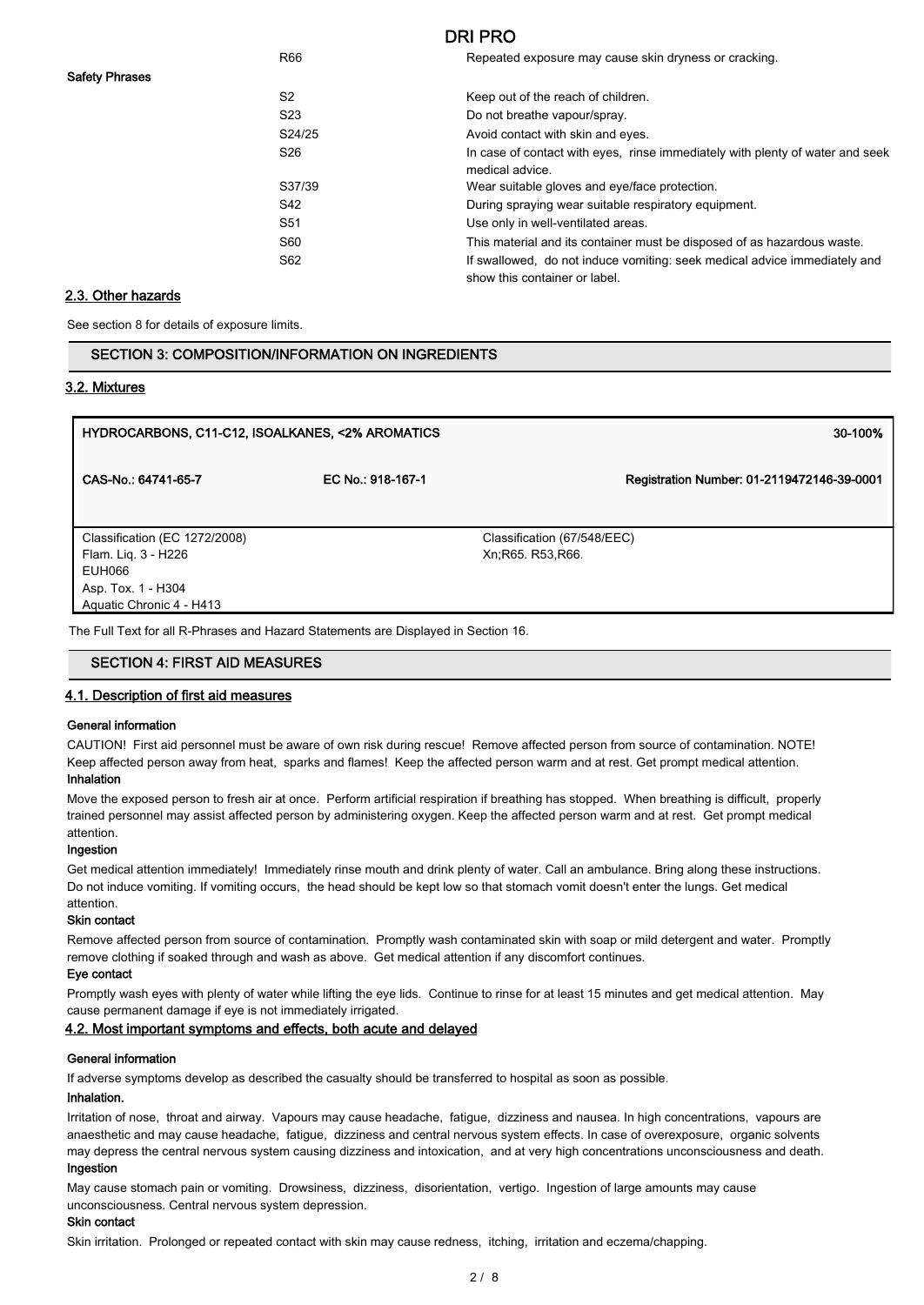## Eye contact

Irritating and may cause redness and pain. May cause blurred vision and serious eye damage.

## 4.3. Indication of any immediate medical attention and special treatment needed

No recommendation given, but first aid may still be required in case of accidental exposure, inhalation or ingestion of this chemical. If in doubt, GET MEDICAL ATTENTION PROMPTLY!

## SECTION 5: FIREFIGHTING MEASURES

## 5.1. Extinguishing media

#### Extinguishing media

Use: Water spray, fog or mist. Foam, carbon dioxide or dry powder. Dry chemicals, sand, dolomite etc.

#### Unsuitable extinguishing media

Do not use water jet as an extinguisher, as this will spread the fire.

#### 5.2. Special hazards arising from the substance or mixture

#### Hazardous combustion products

Thermal decomposition or combustion may liberate carbon oxides and other toxic gases or vapours.

## Unusual Fire & Explosion Hazards

FLAMMABLE. Solvent vapours may form explosive mixtures with air. May travel considerable distance to source of ignition and flash back. Vapours are heavier than air and may spread near ground to sources of ignition. May ignite at high temperature. Heat may cause the containers to explode.

## Specific hazards

Vapours are heavier than air and may travel along the floor and in the bottom of containers. Vapours may be ignited by a spark, a hot surface or an ember. Vapours may be ignited by a spark, a hot surface or an ember. Closed containers can burst violently when heated, due to excess pressure build-up.

## 5.3. Advice for firefighters

#### Special Fire Fighting Procedures

If possible, fight fire from protected position. Containers close to fire should be removed or cooled with water. Move container from fire area if it can be done without risk. Cool containers exposed to flames with water until well after the fire is out. Water spray should be used to cool containers. Be aware of risk of fire re-starting, and risk of explosion. Keep run-off water out of sewers and water sources. Dike for water control. If risk of water pollution occurs, notify appropriate authorities.

#### Protective equipment for fire-fighters

Self contained breathing apparatus and full protective clothing must be worn in case of fire.

## SECTION 6: ACCIDENTAL RELEASE MEASURES

### 6.1. Personal precautions, protective equipment and emergency procedures

Avoid inhalation of vapours and contact with skin and eyes. Eliminate all sources of ignition. Follow precautions for safe handling described in this safety data sheet. Wear protective clothing as described in Section 8 of this safety data sheet. In case of inadequate ventilation, use respiratory protection. Take precautionary measures against static discharges. In case of spills, beware of slippery floors and surfaces.

#### 6.2. Environmental precautions

Do not allow to enter drains, sewers or watercourses. Do not allow ANY environmental contamination. Spillages or uncontrolled discharges into watercourses must be IMMEDIATELY alerted to the Environmental Agency or other appropriate regulatory body. To prevent release, place container with damaged side up. Contain spillages with sand, earth or any suitable adsorbent material. Collect and dispose of spillage as indicated in section 13.

#### 6.3. Methods and material for containment and cleaning up

Ventilate well, stop flow of gas or liquid if possible. Remove ignition sources. Do not allow chemical to enter confined spaces such as sewers due to explosion risk. Sewers designed to preclude formation of explosive concentrations of vapour may be permitted. Extinguish all ignition sources. Avoid sparks, flames, heat and smoking. Ventilate. Remove sources of ignition. Stop leak if possible without risk. Small Spillages: Let evaporate. Keep out of confined spaces because of explosion risk. Large Spillages: Dam and absorb spillages with sand, earth or other non-combustible material. Shovel into dry containers. Cover and move the containers. Flush the area with water. Flush area with water. Should be prevented from entering drains. Containers with collected spillage must be properly labelled with correct contents and hazard symbol. Ensure that waste and contaminated materials are collected and removed from the work area as soon as possible in a suitably labelled container. Spillage may be stored as chemical waste in approved area. When dealing with a spillage, please consult the section relating to suitable protective measures. Clean-up personnel should use respiratory and/or liquid contact protection. Wash thoroughly after dealing with a spillage.

#### 6.4. Reference to other sections

Wear protective clothing as described in Section 8 of this safety data sheet. See section 11 for additional information on health hazards. Collect and dispose of spillage as indicated in section 13.

## SECTION 7: HANDLING AND STORAGE

## 7.1. Precautions for safe handling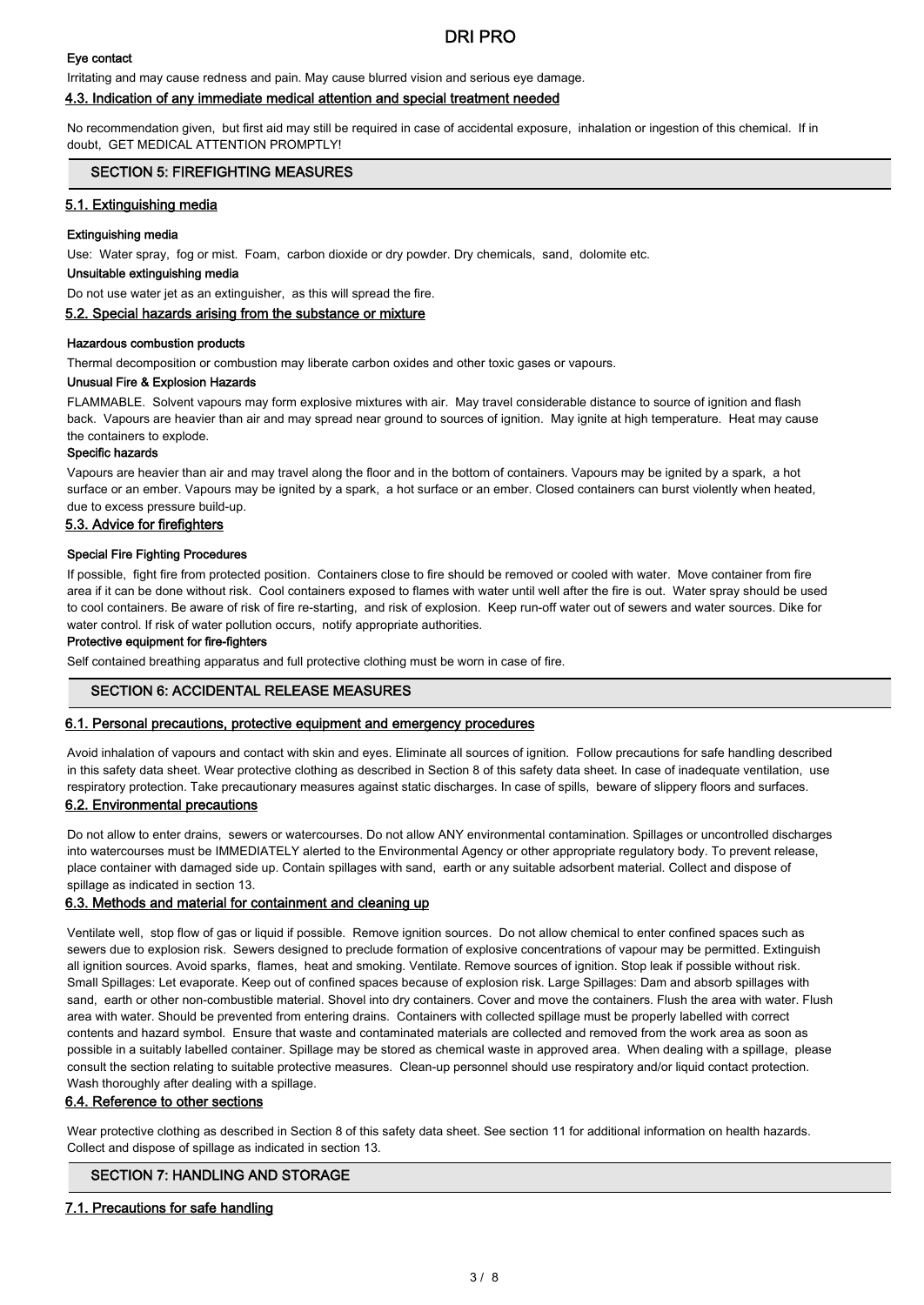Keep away from heat, sparks and open flame. Avoid spilling, skin and eye contact. Observe occupational exposure limits and minimise the risk of inhalation of vapours and mist. Use mechanical ventilation in case of handling which causes formation of vapours. Always wear an approved organic solvent cartridge mask when applying this product. Wear full protective clothing for prolonged exposure and/or high concentrations. Do not use in confined spaces without adequate ventilation and/or respirator. Static electricity and formation of sparks must be prevented. Do not eat, drink or smoke when using the product.

## 7.2. Conditions for safe storage, including any incompatibilities

Flammable/combustible - Keep away from oxidisers, heat and flames. Store in tightly closed original container in a dry, cool and well-ventilated place. May attack some plastics, rubber and coatings. Take precautionary measures against static discharges. Do not store near heat sources or expose to high temperatures. Protect from freezing and direct sunlight. Keep away from food, drink and animal feeding stuffs.

## Storage Class

Flammable liquid storage.

## 7.3. Specific end use(s)

The identified uses for this product are detailed in Section 1.2.

## SECTION 8: EXPOSURE CONTROLS/PERSONAL PROTECTION

#### 8.1. Control parameters

| <b>Name</b>                                                 | <b>STD</b> |           | TWA - 8 Hrs | STEL - 15 Min | <b>Notes</b> |
|-------------------------------------------------------------|------------|-----------|-------------|---------------|--------------|
| HYDROCARBONS, C11-C12, ISOALKANES, <2%<br><b>IAROMATICS</b> | <b>SUP</b> | $150$ ppm | 1000 mg/m3  |               |              |

#### Ingredient Comments

SUP = Supplier's recommendation.

## 8.2. Exposure controls

#### Protective equipment



#### Process conditions

Use engineering controls to reduce air contamination to permissible exposure level.

#### Engineering measures

Provide adequate ventilation, including appropriate local extraction, to ensure that the defined occupational exposure limit is not exceeded. All handling to take place in well-ventilated area. Explosion-proof general and local exhaust ventilation.

## Respiratory equipment

Always wear an approved organic solvent cartridge mask when applying this product. Chemical respirator with specific cartridge providing protection against the compound of concern. If ventilation is insufficient, suitable respiratory protection must be provided. Change filters frequently. Consult instructions before use.

#### Hand protection

Protective gloves must be used if there is a risk of direct contact or splash. Solvent resistant nitrile gloves are recommended. Protective gloves should be inspected for wear before use and replaced regularly in accordance with the manufacturers specifications.

## Eye protection

Wear approved chemical safety goggles where eye exposure is reasonably probable.

## Other Protection

Wear appropriate clothing to prevent any possibility of liquid contact and repeated or prolonged vapour contact.

## Hygiene measures

DO NOT SMOKE IN WORK AREA! Wash hands at the end of each work shift and before eating, smoking and using the toilet. Promptly remove any clothing that becomes contaminated. When using do not eat, drink or smoke.

## SECTION 9: PHYSICAL AND CHEMICAL PROPERTIES

## 9.1. Information on basic physical and chemical properties

| Appearance                              | Clear liquid. Solvent.                       |
|-----------------------------------------|----------------------------------------------|
| Colour                                  | Colourless.                                  |
| Odour                                   | Lemon.                                       |
| Solubility                              | Insoluble in water Soluble in: Hydrocarbons. |
| Initial boiling point and boiling range | 187 - 213°C 760 mm Hg                        |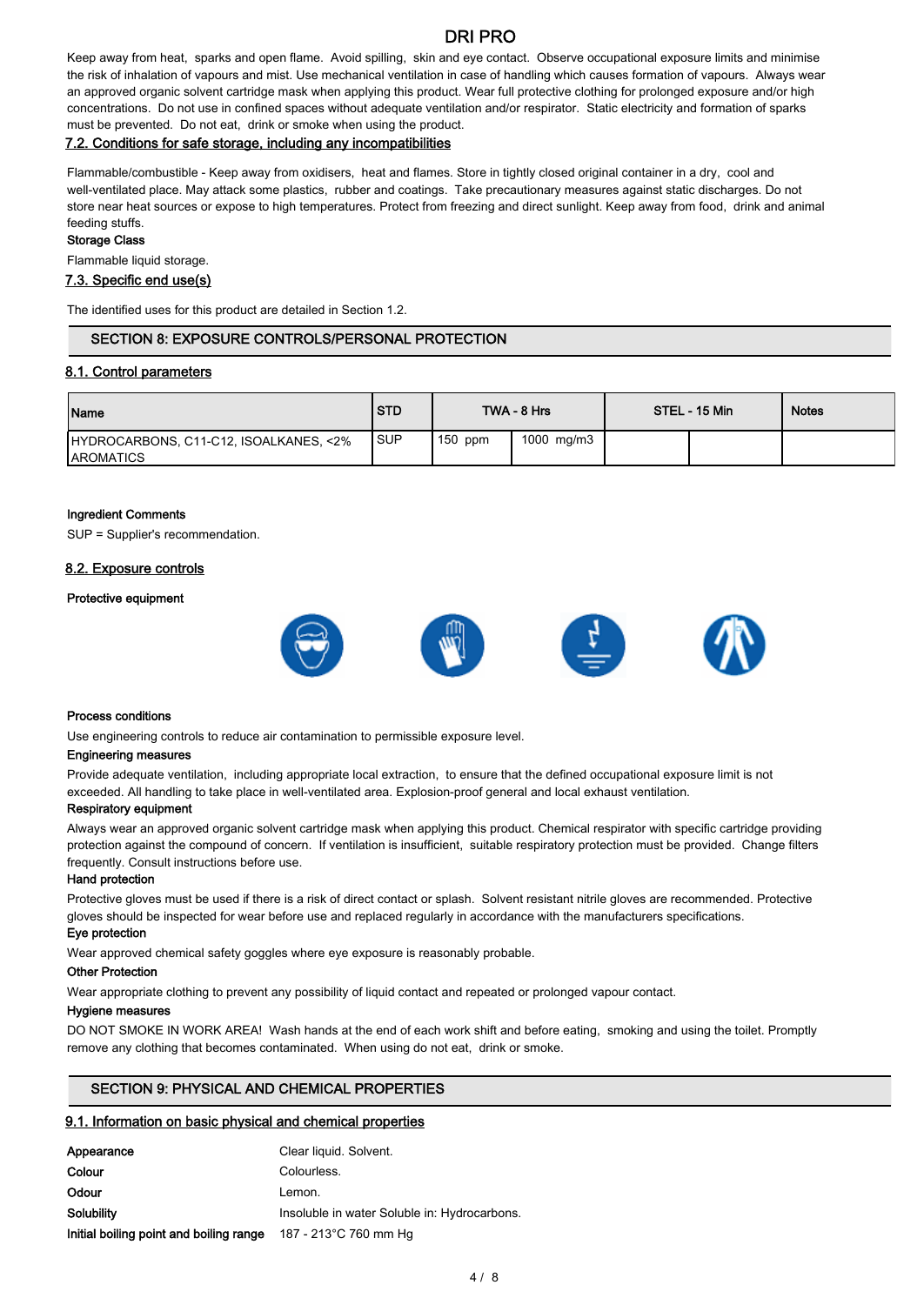| Melting point (°C)              |                          |
|---------------------------------|--------------------------|
| Not determined.                 |                          |
| <b>Relative density</b>         | $0.761 \ @.20^{\circ}$ C |
| Vapour density (air=1)          | 4.5                      |
| Vapour pressure                 |                          |
| Not determined.                 |                          |
| <b>Evaporation rate</b>         |                          |
| Not determined.                 |                          |
| pH-Value, Conc. Solution        |                          |
| Not applicable.                 |                          |
| pH-Value, Diluted Solution      |                          |
| Not applicable.                 |                          |
| <b>Viscosity</b>                |                          |
| Not determined.                 |                          |
| Decomposition temperature (°C)  |                          |
| Not determined.                 |                          |
| <b>Odour Threshold, Lower</b>   |                          |
| Not determined.                 |                          |
| <b>Flash point</b>              | 55°C CC (Closed cup).    |
| Auto Ignition Temperature (°C)  |                          |
| Not determined.                 |                          |
| Flammability Limit - Lower(%)   | 06                       |
| Flammability Limit - Upper(%)   | 6                        |
| <b>Partition Coefficient</b>    |                          |
| (N-Octanol/Water)               |                          |
| Not determined.                 |                          |
| <b>Explosive properties</b>     |                          |
| Not determined.                 |                          |
| <b>Other Flammability</b>       |                          |
| Flammable/combustible material. |                          |
| Oxidising properties            |                          |
| Not applicable.                 |                          |
| 9.2. Other information          |                          |

None.

## SECTION 10: STABILITY AND REACTIVITY

## 10.1. Reactivity

Reaction with: Strong oxidising agents.

## 10.2. Chemical stability

Stable under normal temperature conditions and recommended use.

## 10.3. Possibility of hazardous reactions

Reaction with: Strong oxidising substances.

## 10.4. Conditions to avoid

Avoid heat, flames and other sources of ignition. Avoid exposing to heat and contact with strong oxidising substances. Avoid contact with acids.

## 10.5. Incompatible materials

## Materials To Avoid

Strong oxidising substances.

## 10.6. Hazardous decomposition products

Thermal decomposition or combustion may liberate carbon oxides and other toxic gases or vapours.

## SECTION 11: TOXICOLOGICAL INFORMATION

## 11.1. Information on toxicological effects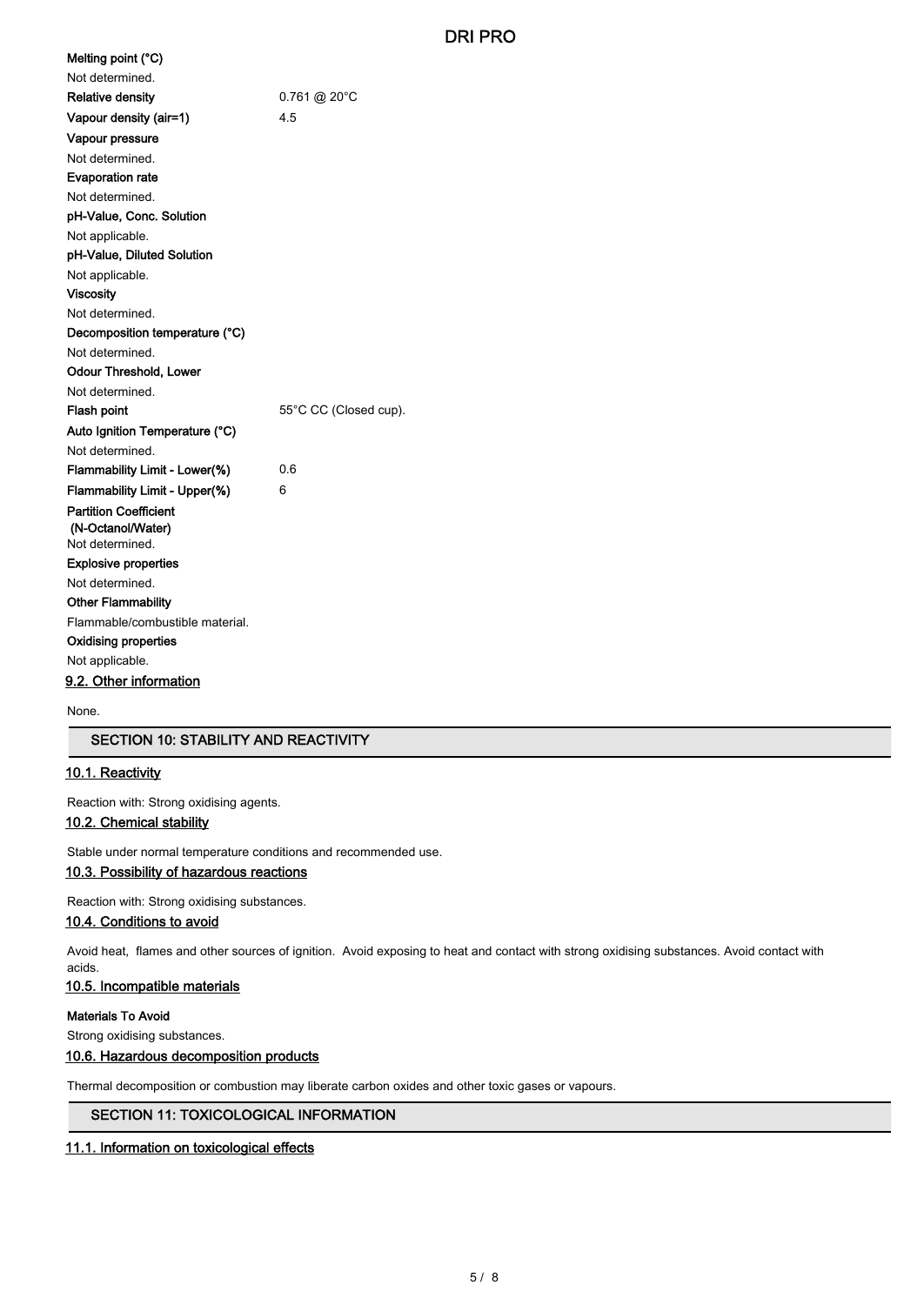## Toxicological information

Gas or vapour in high concentrations may irritate respiratory system. Vapour may affect central nervous system and cause headache, discomfort, vomiting or intoxication. Prolonged inhalation of high concentrations may damage respiratory system. Droplets of the product aspirated into the lungs through ingestion or vomiting may cause a serious chemical pneumonia. When working extensively on big surfaces in small and badly ventilated rooms, vapours may develop in concentrations which may cause malaise such as headache, dizziness and nausea. Liquid irritates mucous membranes and may cause abdominal pain if swallowed. Gastrointestinal symptoms, including upset stomach. Irritating. May be absorbed in the body and cause dizziness, nausea and vomiting. Droplets of the product aspirated into the lungs through ingestion or vomiting may cause a serious chemical pneumonia. Swallowing concentrated chemical may cause severe internal injury. May be harmful or fatal if aspirated into lungs.

## **Skin Corrosion/Irritation:**

Acts as a defatting agent on skin. May cause cracking of skin, and eczema. Prolonged contact may cause redness, irritation and dry skin.

#### Serious eye damage/irritation:

Irritating and may cause redness and pain. Repeated exposure may cause chronic eye irritation. Risk of serious damage to eyes.

#### Respiratory or skin sensitisation:

None known.

#### Germ cell mutagenicity:

No effects expected based upon current data.

#### Carcinogenicity:

No effects expected based upon current data.

### Reproductive Toxicity:

No effects expected based upon current data.

#### General information

Prolonged and repeated contact with solvents over a long period may lead to permanent health problems.

#### Route of entry

Inhalation. Ingestion. Skin and/or eye contact.

#### Target Organs

Central nervous system Eyes Gastro-intestinal tract Respiratory system, lungs Skin Blood Kidneys Liver

#### Medical Symptoms

Eye contact may cause: Irritation, burning, lachrymation, blurred vision after liquid splash. High concentrations of vapours may irritate respiratory system and lead to headache, fatigue, nausea and vomiting. May cause discomfort if swallowed. Gastrointestinal symptoms, including upset stomach. Diarrhoea. Central nervous system depression. Drowsiness, dizziness, disorientation, vertigo. Nausea, vomiting.

#### Medical Considerations

Skin disorders and allergies. Convulsive disorders, CNS problems. Splash in eye requires examination by eye specialist. Persons with rash are directed to skin expert for examination of allergic eczema.

#### Toxicological information on ingredients.

## HYDROCARBONS, C11-C12, ISOALKANES, <2% AROMATICS (CAS: 64741-65-7)

## Acute toxicity:

Acute Toxicity (Oral LD50)

> 5000 mg/kg Rat

## Acute Toxicity (Dermal LD50)

> 5000 mg/kg Rabbit

## SECTION 12: ECOLOGICAL INFORMATION

## **Ecotoxicity**

The product contains a substance which may cause long term adverse effects in the aquatic environment. The product contains volatile, organic compounds which have a photochemical ozone creation potential.

# 12.1. Toxicity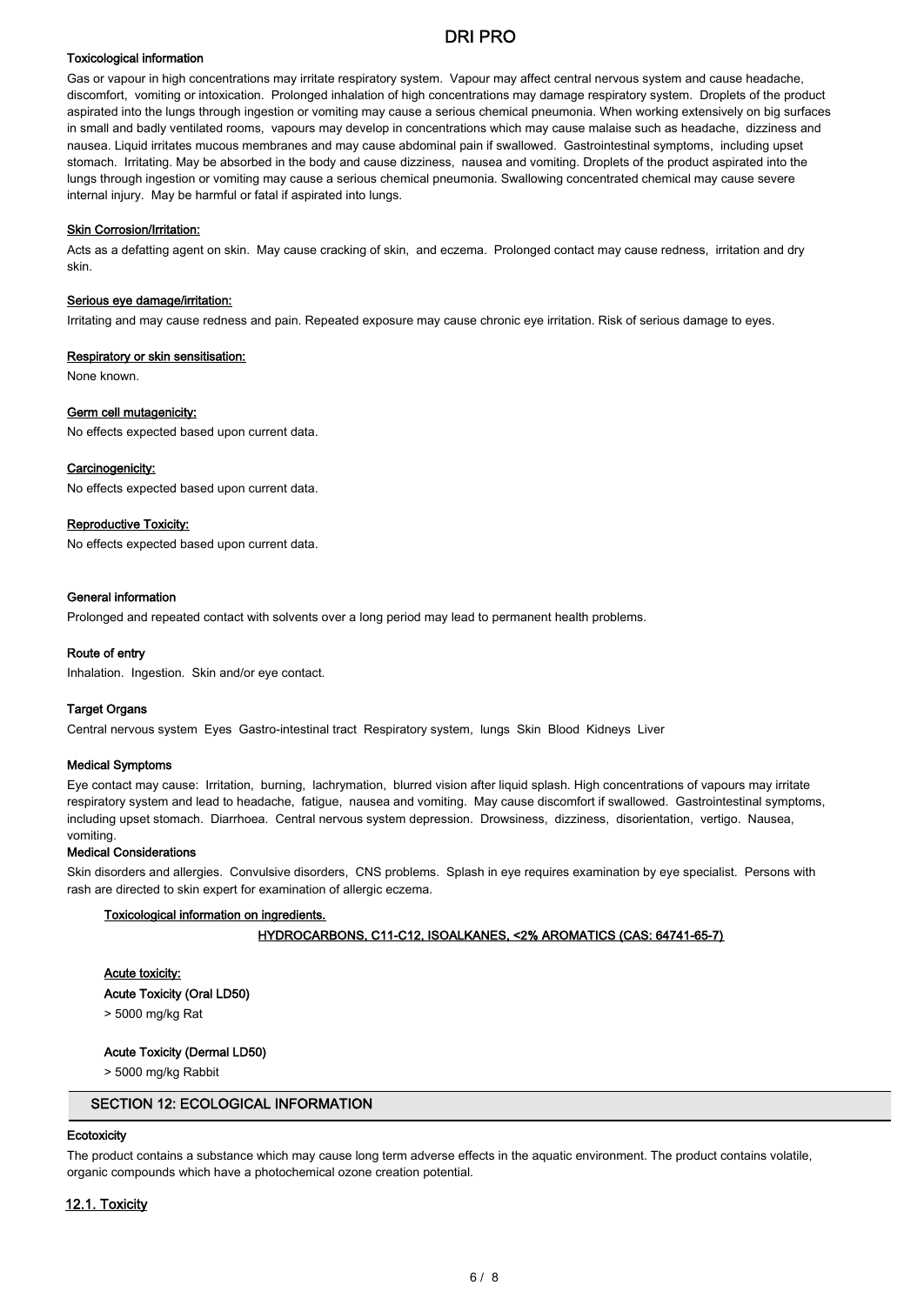## HYDROCARBONS, C11-C12, ISOALKANES, <2% AROMATICS (CAS: 64741-65-7)

## Acute Toxicity - Fish

LC50 > 100 mg/l Acute Toxicity - Aquatic Invertebrates EC50 > 100 mg/l Acute Toxicity - Aquatic Plants IC50 > 100 mg/l Chronic Toxicity - Fish Early life Stage NOEC < 1.0 mg/l Chronic Toxicity - Aquatic Invertebrates NOEC < 10 mg/l

## 12.2. Persistence and degradability

#### **Degradability**

Inherently biodegradable Oxidises rapidly by photochemical reactions in air.

#### 12.3. Bioaccumulative potential

#### Bioaccumulative potential

The product contains potentially bioaccumulating substances.

## Partition coefficient

Not determined.

## Ecological information on ingredients.

## HYDROCARBONS, C11-C12, ISOALKANES, <2% AROMATICS (CAS: 64741-65-7)

## Partition coefficient

6.7-7.2

## 12.4. Mobility in soil

## Mobility:

The product is insoluble in water and will spread on the water surface.

## 12.5. Results of PBT and vPvB assessment

This product does not contain any PBT or vPvB substances.

## 12.6. Other adverse effects

The product contains volatile, organic compounds which have a photochemical ozone creation potential.

## SECTION 13: DISPOSAL CONSIDERATIONS

#### General information

Waste is classified as hazardous waste. Disposal to licensed waste disposal site in accordance with the local Waste Disposal Authority. Waste, residue, empty containers, discarded work clothes and used disposable towels must be collected in designated receptacles, labelled with content. When handling waste, consideration should be made to the safety precautions applying to handling of the product.

## 13.1. Waste treatment methods

Dispose of waste and residues in accordance with local authority requirements. Confirm disposal procedures with environmental engineer and local regulations. Do not allow runoff to sewer, waterway or ground. Contact specialist disposal companies.

## SECTION 14: TRANSPORT INFORMATION

## 14.1. UN number

| UN No. (ADR/RID/ADN)             | 3295                                                   |
|----------------------------------|--------------------------------------------------------|
| UN No. (IMDG)                    | 3295                                                   |
| 14.2. UN proper shipping name    |                                                        |
| <b>Proper Shipping Name</b>      | Hydrocarbons, Liquid, N.O.S (Solvent Naphtha solution) |
| 14.3. Transport hazard class(es) |                                                        |
| <b>ADR/RID/ADN Class</b>         | Class 3: Flammable liquids.                            |